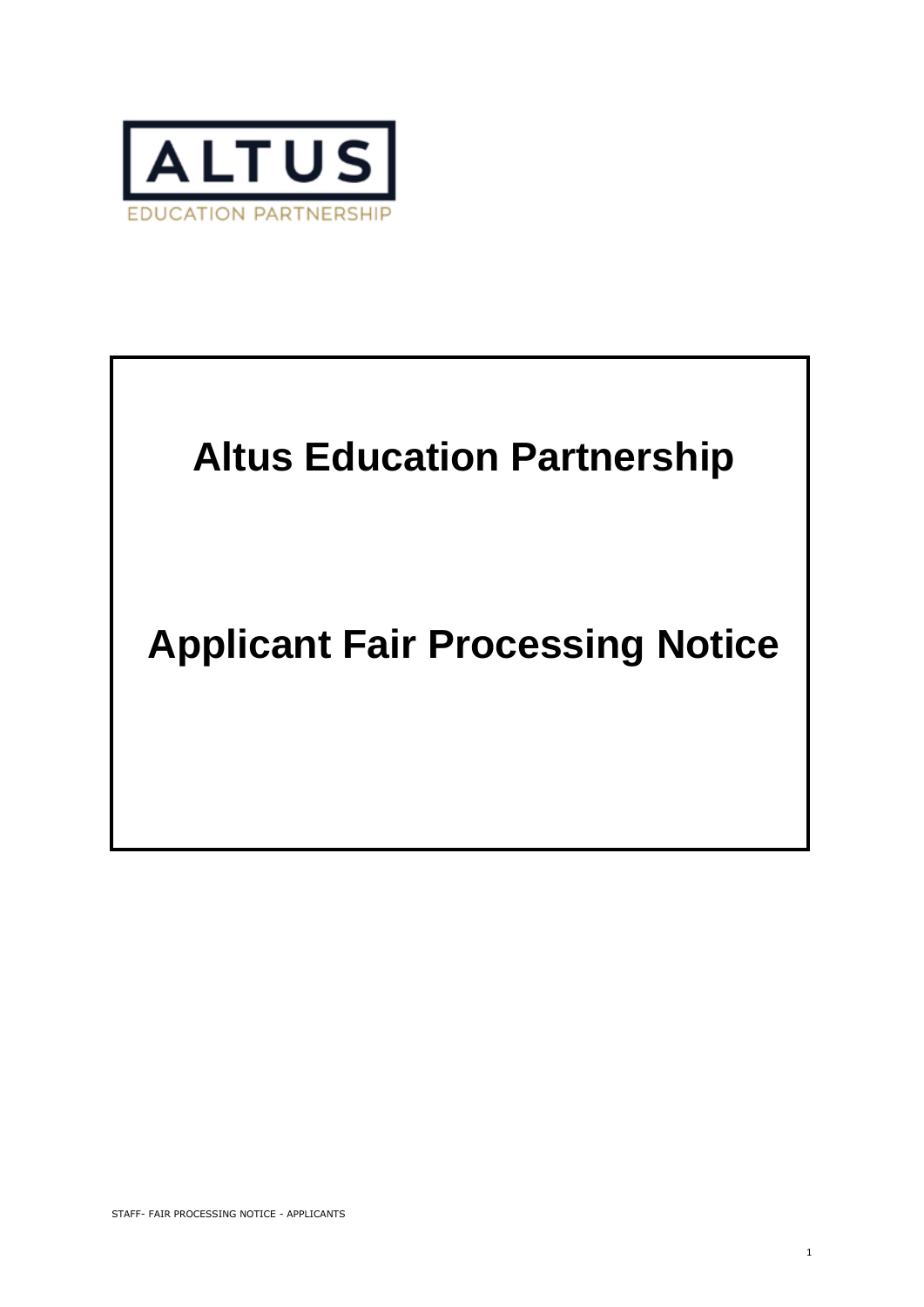Last updated: 17<sup>th</sup> March 2022 Version: 6 Document owner: DPO

## 1. **What is this document and why should you read it?**

- 1.1 This privacy notice explains how and why Altus Education Partnership (the Trust) uses personal data relating to job applicants (referred to as "**you**").
- 1.2 The Trust includes Edgar Wood Academy, Rochdale 6<sup>th</sup> Form College and Kingsway Park High School.
- 1.3 You should read this notice, so that you know what we are doing with your personal data. Please also read any other privacy notices that we give you that might apply to our use of your personal data in specific circumstances in the future.
- 1.4 This notice does not form part of any contract to provide services.

## 2. **The Trust's data protection responsibilities**

- 2.1 "**Personal data**" is any information that relates to an identifiable natural person. Your name, address, contact details, salary details and CV are all examples of your personal data, if they identify you.
- 2.2 The term "**process**" means any activity relating to personal data, including, by way of example, collection, storage, use, consultation, and transmission.
- 2.3 The Trust is a "**controller**" of your personal data. This is a legal term it means that we make decisions about how and why we process your personal data, and, because of this, we are responsible for making sure it is used in accordance with data protection laws.

#### 3. **What types of personal data do we collect and where do we get it from?**

- 3.1 We collect many different types of personal data about you for lots of reasons. We cannot administer your job application with you without your personal data. Where we do not need your personal data, we will make this clear, for instance we will explain if any data fields in our application are optional and can be left blank.
- 3.2 Further details of the personal data we collect, where we get it from and what we do with it are set out in **Schedule 1**.
- 3.3 You provide us with personal data directly when you apply for a job with us and when you complete our Trust Application Form or correspond with us. We also create some personal data ourselves and obtain some personal data from other sources. We obtain it from other people and organisations, including some public sources, such as publicly available directories and online resources. You can read more about the sources of personal data in the more detailed information set out in as explained in **Schedule 1.**

## 4. **What do we do with your personal data, and why?**

- 4.1 We process your personal data for particular purposes in connection with your job application or engagement with us, and the management and administration of our business.
- 4.2 We are required by law to always have a permitted reason or justification (called a "lawful basis") for processing your personal data. There are **six** such permitted lawful basis for processing personal data. The table at **Schedule 2** sets out the different purposes for which we process your personal data and the relevant lawful basis on which we rely for that processing.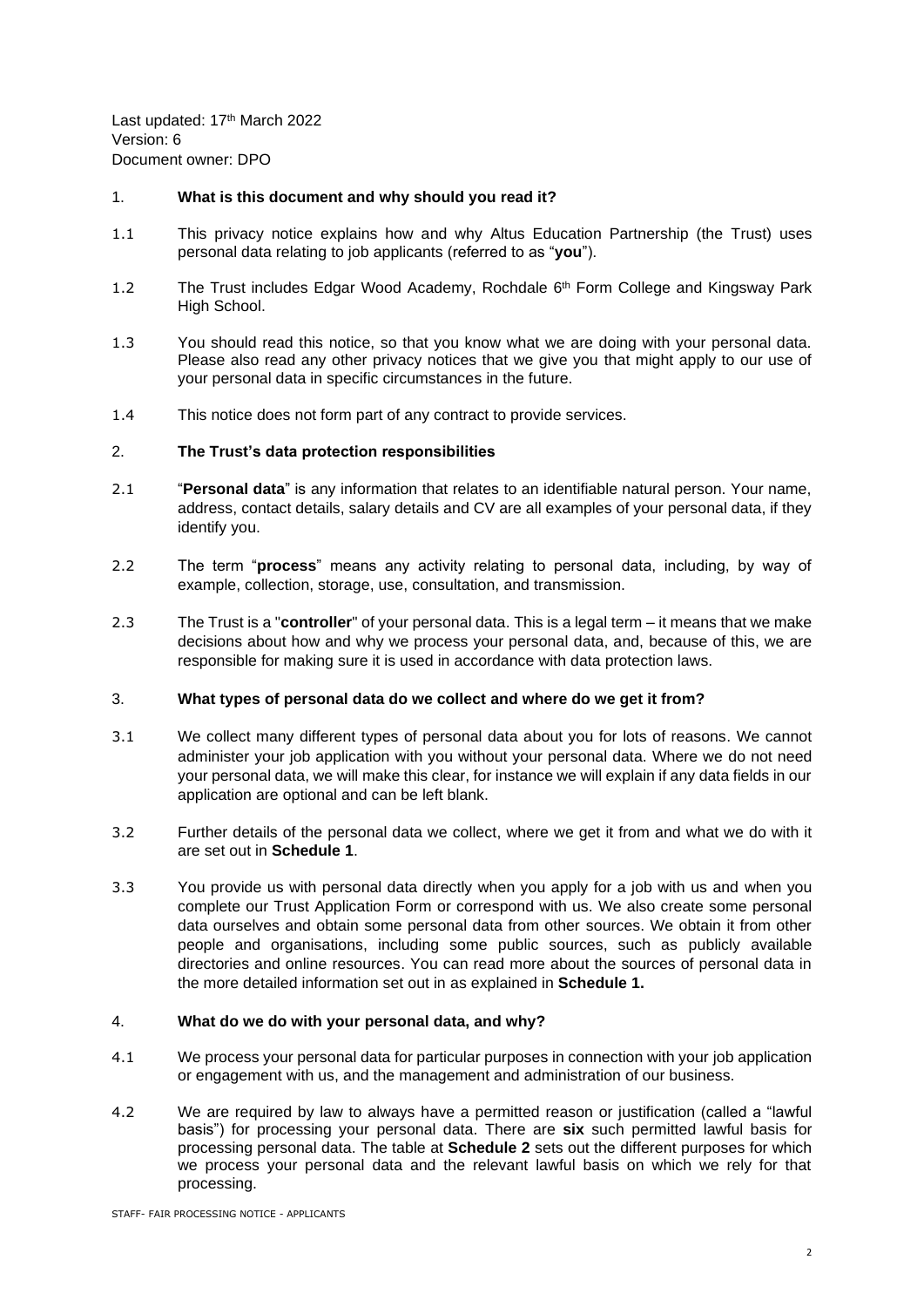- 4.3 Please note that where we have indicated in the table at **Schedule 2** that our processing of your personal data is either:
	- 4.3.1 necessary for us to comply with a legal obligation; or

necessary for us to take steps, at your request, to potentially enter into an employment contract with you, or to perform it and you choose not to provide the relevant personal data to us, we may not be able to enter into or continue our engagement with you.

- 4.4 We may also convert your personal data into statistical or aggregated form to better protect your privacy, or so that you are not identified or identifiable from it. Anonymised data cannot be linked back to you. We may use it to conduct research and analysis, including to produce statistical research and reports.
- 4.5 The Trust also has the legal right and a legitimate interest to collect and process personal data relating to those that apply to work in our schools. We process personal data in order to meet the requirements set out in UK employment, Trust and safeguarding law, including those in relation to the following:
	- 4.5.1 Trust's legal and statutory framework
	- 4.5.2 Safeguarding Vulnerable Groups Act 2006
	- 4.5.3 The guidance "Keeping Children Safe in Education"
	- 4.5.4 The Childcare (Disqualification) Regulations 2009
- 4.6 The collection of this information benefits both national and local users by:
	- 4.6.1 improving the management of workforce data across the sector
	- 4.6.2 informing the development of recruitment and retention policies
	- 4.6.3 allowing better financial modelling and planning
	- 4.6.4 enabling ethnicity and disability monitoring
	- 4.6.5 supporting the work of the School Teachers' Review Body

#### 5. **Special category personal data (including criminal data)**

5.1 We are required by law to treat certain categories of personal data with even more care than usual. These are called sensitive or special categories of personal data and different lawful bases apply to them. The table at **Schedule 3** sets out the different purposes for which we process your special category personal data and the relevant lawful basis on which we rely for that processing. For some processing activities, we consider that more than one lawful basis may be relevant – depending on the circumstances.

## 6. **Who do we share your personal data with, and why?**

- 6.1 Sometimes we need to disclose your personal data to other people.
- 6.2 We have set out below a list of the categories of recipients with whom we are likely to share your personal data:
	- 6.2.1 the Local Authority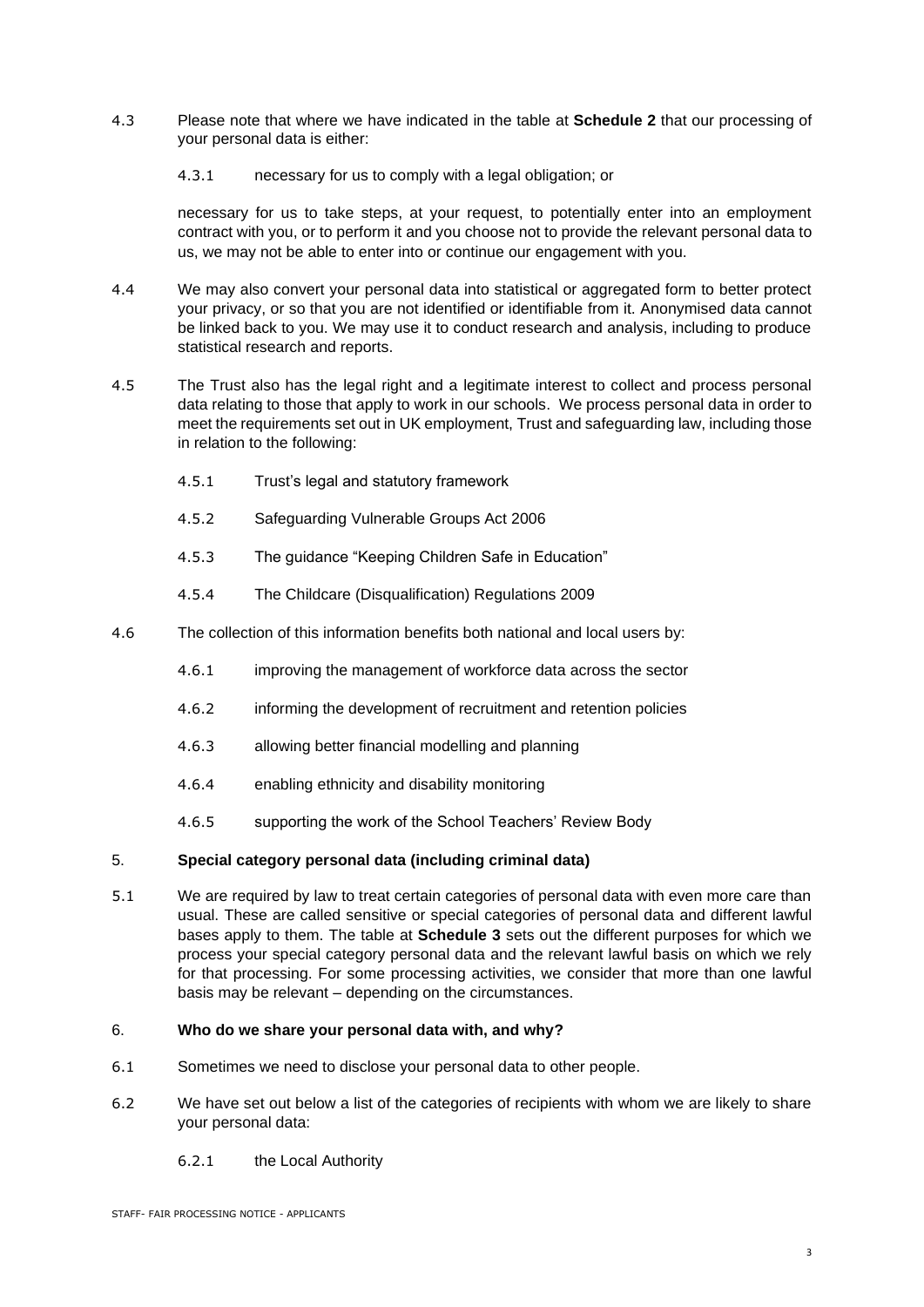- 6.2.2 NHS (for the Purpose of the Test, Track and Trace of COVID-19)
- 6.2.3 Governmental departments, statutory and regulatory bodies including the Department for Education, the Education and Skills Funding Agency, the Department for Work & Pensions, Information Commissioner's Office, the police and Her Majesty's Revenue and Customs.

#### 7. **Where in the world is your personal data transferred to?**

- 7.1 If any of our processing activities require your personal data to be transferred outside the European Economic Area, we will only make that transfer if:
	- 7.1.1 the country to which the personal data is to be transferred ensures an adequate level of protection for personal data.
	- 7.1.2 we have put in place appropriate safeguards to protect your personal data, such as an appropriate contract with the recipient.
	- 7.1.3 the transfer is necessary for one of the reasons specified in data protection legislation, such as the performance of a contract between us and you; or
	- 7.1.4 you explicitly consent to the transfer.

#### 8. **How do we keep your personal data secure?**

We will take specific steps (as required by applicable data protection laws) to protect your personal data from unlawful or unauthorised processing and accidental loss, destruction, or damage. For more information, please read our Data Protection Policy.

## <span id="page-3-0"></span>9. **How long do we keep your personal data for?**

We will only retain your personal data for a limited period of time.

- 9.1 If your application for employment is unsuccessful, the organisation will hold your data on file for 6 (six) months after the end of the relevant recruitment process. If you agree to allow us to keep your personal data on file, we will hold your data on file for a further 6 (six) months for consideration for future employment opportunities. At the end of that period, or once you withdraw your consent, your data is deleted or destroyed.
- 9.2 If your application for employment is successful, personal data gathered during the recruitment process will be transferred to your staff file (electronic and paper based) and retained during your employment. The periods for which your data will be held will be provided to you in a new fair processing notice.

#### 10. **What are your rights in relation to your personal data and how can you exercise them?**

- 10.1 You have certain legal rights, which are briefly summarised at **Schedule 4**, in relation to any personal data about you which we hold.
- 10.2 Where our processing of your personal data is based on your **consent**, you have the right to withdraw your consent at any time. If you do decide to withdraw your consent, we will stop processing your personal data for that purpose, unless there is another lawful basis we can rely on – in which case, we will let you know. Your withdrawal of your consent will not impact any of our processing up to that point.
- 10.3 Where our processing of your personal data is necessary for our **legitimate interests**, you can object to this processing at any time. If you do this, we will need to show either a compelling reason why our processing should continue, which overrides your interests, rights,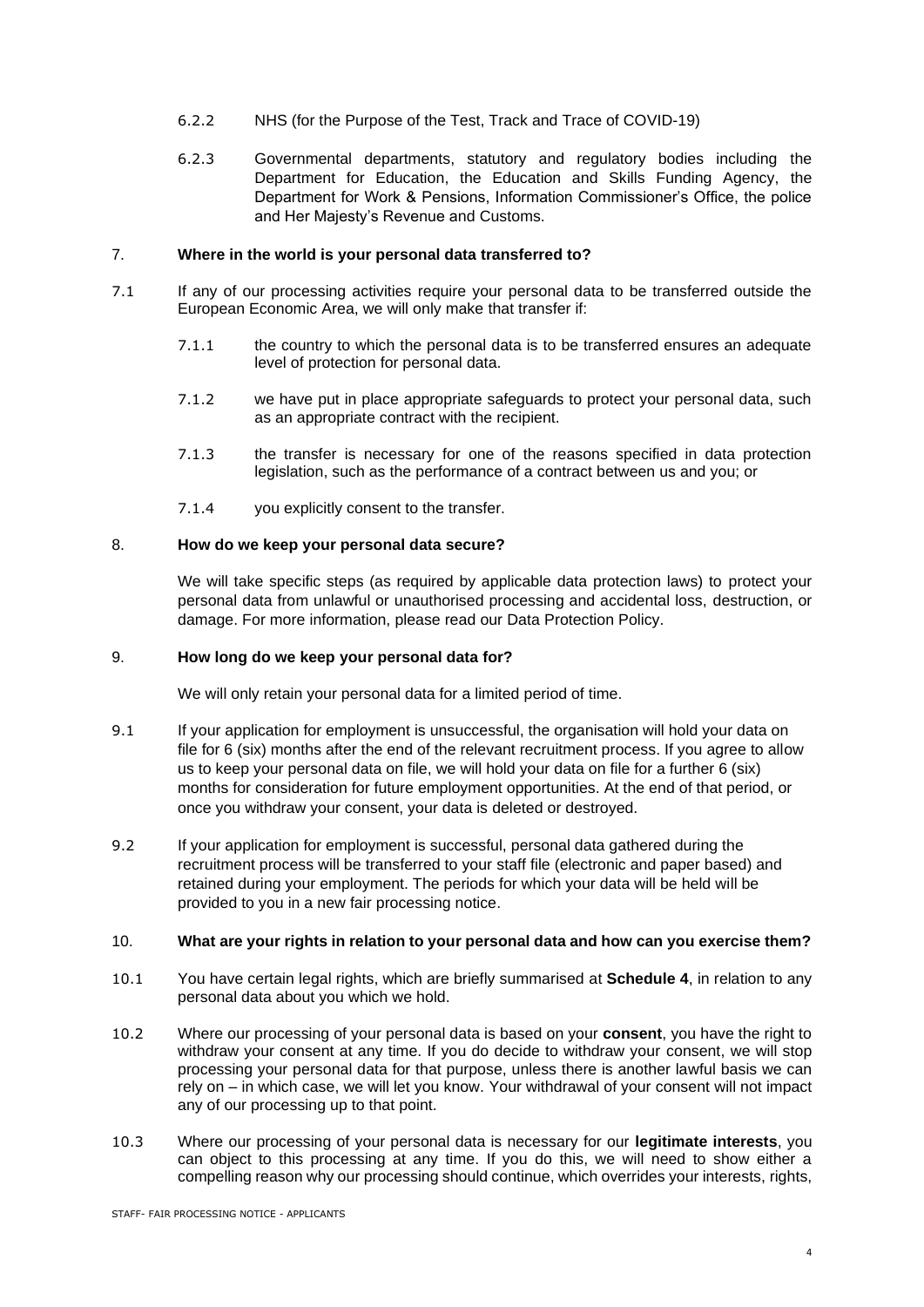and freedoms or that the processing is necessary for us to establish, exercise or defend a legal claim.

- 10.4 If you wish to exercise any of your rights, please contact **Jane Roddy** at [info@altusep.com](mailto:info@altusep.com) or on 01706 769 800 in the first instance.
- 10.5 You also have the right to lodge a complaint with the Information Commissioner's Office, if you are not satisfied with our response to any enquiries or complaint or believe our processing of your personal data does not comply with data protection law, you can make a complaint to the Information Commissioner's Office (ICO) by:
	- writing to: Information Commissioner's Officer, Wycliffe House, Water Lane, Wilmslow, Cheshire, SK9 5AF.
	- calling: 0303 123 1113; or
	- submitting a message through the ICO's website at:<https://ico.org.uk/concerns/>

#### 11. **Updates to this notice**

We may update this notice from time to time to reflect changes to the type of personal data that we process and/or the way in which it is processed. We will update you on material changes to this notice by email. We also encourage you to check this notice on a regular basis.

#### 12. **Where can you find out more?**

12.1 We have appointed a Data Protection Officer whose role is to inform and advise us about, and to ensure that we remain compliant with, data protection legislation. The Data Protection Officer should be your first point of contact if you have any queries or concerns about your personal data. Our current Data Protection Officer is Jane Roddy who can be contacted via [info@altusep.com](mailto:info@altusep.com) or [01706 769](tel:+441706769800) 800.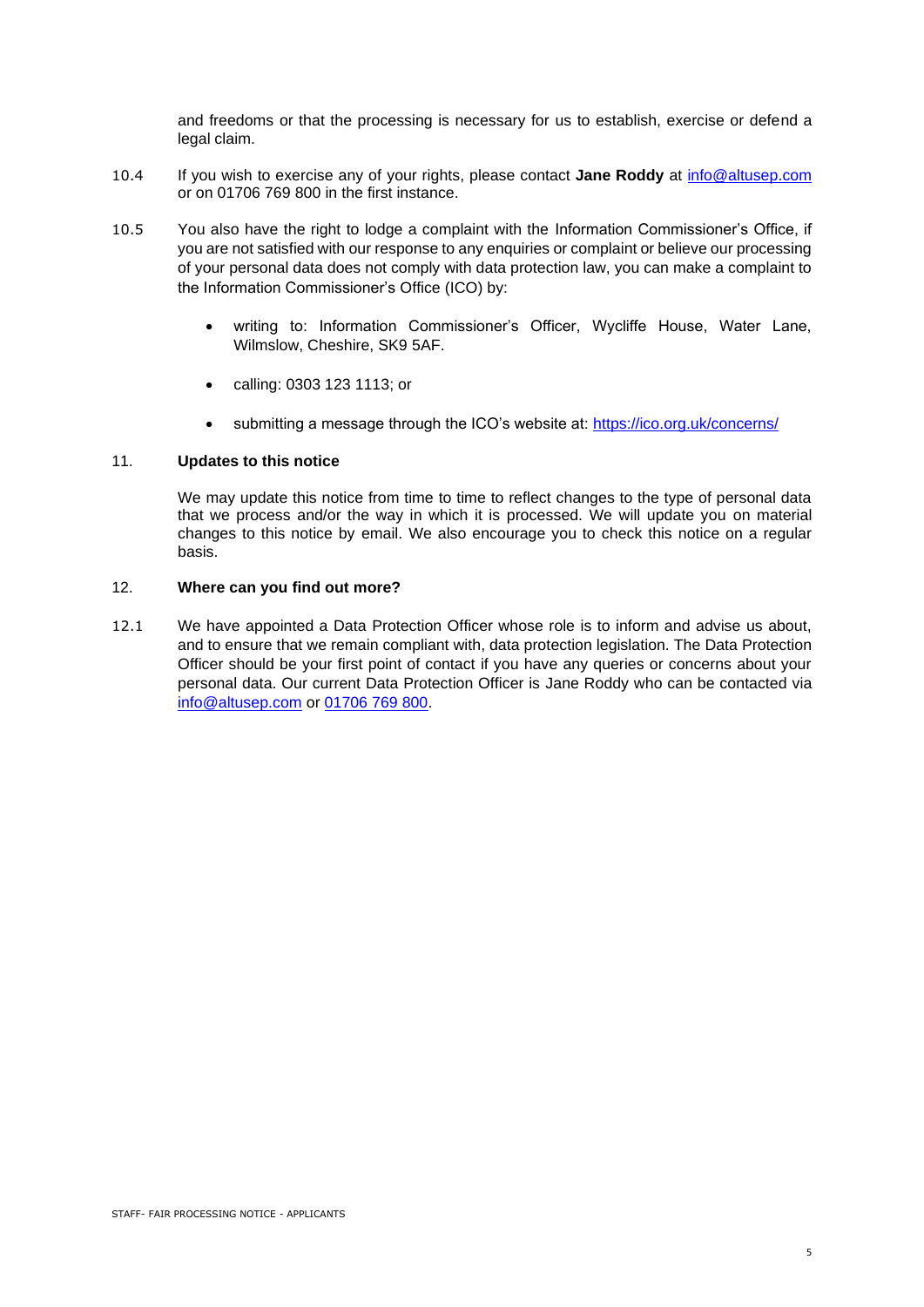## **Categories of personal data**

|              | <b>Type of personal data</b>                                                                                                    |                  | <b>Collected from</b>          |
|--------------|---------------------------------------------------------------------------------------------------------------------------------|------------------|--------------------------------|
|              | <b>Contact Information</b>                                                                                                      |                  |                                |
| $\bullet$    | Name(s)                                                                                                                         | You              |                                |
| $\bullet$    | Address(es)                                                                                                                     |                  |                                |
|              | Email address(es)                                                                                                               |                  |                                |
| $\bullet$    | Contact details including mobile telephone number(s)                                                                            |                  |                                |
| b)           | <b>Personal Information</b>                                                                                                     |                  |                                |
| $\bullet$    | Date of birth                                                                                                                   | You              |                                |
| $\bullet$    | Gender                                                                                                                          |                  |                                |
|              | Next of kin or other dependants                                                                                                 |                  |                                |
| $\bullet$    | Marital or relationship status                                                                                                  |                  |                                |
| $\bullet$    | Lifestyle and social circumstances                                                                                              |                  |                                |
| $\bullet$    | Emergency contact information                                                                                                   |                  |                                |
| $\mathsf{C}$ | <b>Identity and Background Information</b>                                                                                      |                  |                                |
| $\bullet$    | Details of education and qualifications and results                                                                             | You<br>$\bullet$ |                                |
| $\bullet$    | Career history, experience, and skills                                                                                          | $\bullet$        | Recruitment consultants and    |
| $\bullet$    | Passport information                                                                                                            |                  | agencies                       |
|              | Driving licence information                                                                                                     |                  | Your previous employers        |
| $\bullet$    | Psychometric test results                                                                                                       |                  | Publicly available information |
| $\bullet$    | Right to work, residency and/or other visa information (where unrelated to your race or ethnicity)                              |                  | from online resources          |
|              | Curriculum Vitae (CV) or resume and professional profile                                                                        |                  |                                |
| $\bullet$    | Image or photographs                                                                                                            |                  |                                |
| $\bullet$    | Application form                                                                                                                |                  |                                |
| ٠            | Evaluative notes and decisions from job interviews                                                                              |                  |                                |
|              | Preferences relating to job location and salary                                                                                 |                  |                                |
| $\bullet$    | Conflicts of interests (including where related to family networks)                                                             |                  |                                |
| d)           | <b>Financial Information</b>                                                                                                    |                  |                                |
| $\bullet$    | Salary, compensation, and other remuneration information                                                                        | You<br>$\bullet$ |                                |
| $\bullet$    | National insurance number and/or other governmental identification numbers                                                      | $\bullet$        | Your previous employer         |
| $\bullet$    | Business expense and reimbursement details                                                                                      |                  |                                |
|              | <b>Special Category Personal Data</b>                                                                                           |                  |                                |
| $\bullet$    | Racial or ethnic origin (including your nationality and visa information)                                                       | You<br>$\bullet$ |                                |
|              | Political opinions                                                                                                              |                  | Your emergency contact(s)      |
| $\bullet$    | Religious or philosophical beliefs                                                                                              |                  |                                |
| $\bullet$    | Trade union membership                                                                                                          |                  |                                |
| $\bullet$    | Data concerning physical and/or mental health (including occupational health requirements, accident reports, day-to-day health  |                  |                                |
|              | concerns such as diabetes or epilepsy conditions which we should be aware of, dietary requirements, allergies, drug and alcohol |                  |                                |
|              | test results and reasons for any short term or long-term absence)                                                               |                  |                                |
|              | Sexual orientation                                                                                                              |                  |                                |
|              | Health and safety and accident records and reports                                                                              |                  |                                |

• Information relating to actual or suspected criminal convictions and offences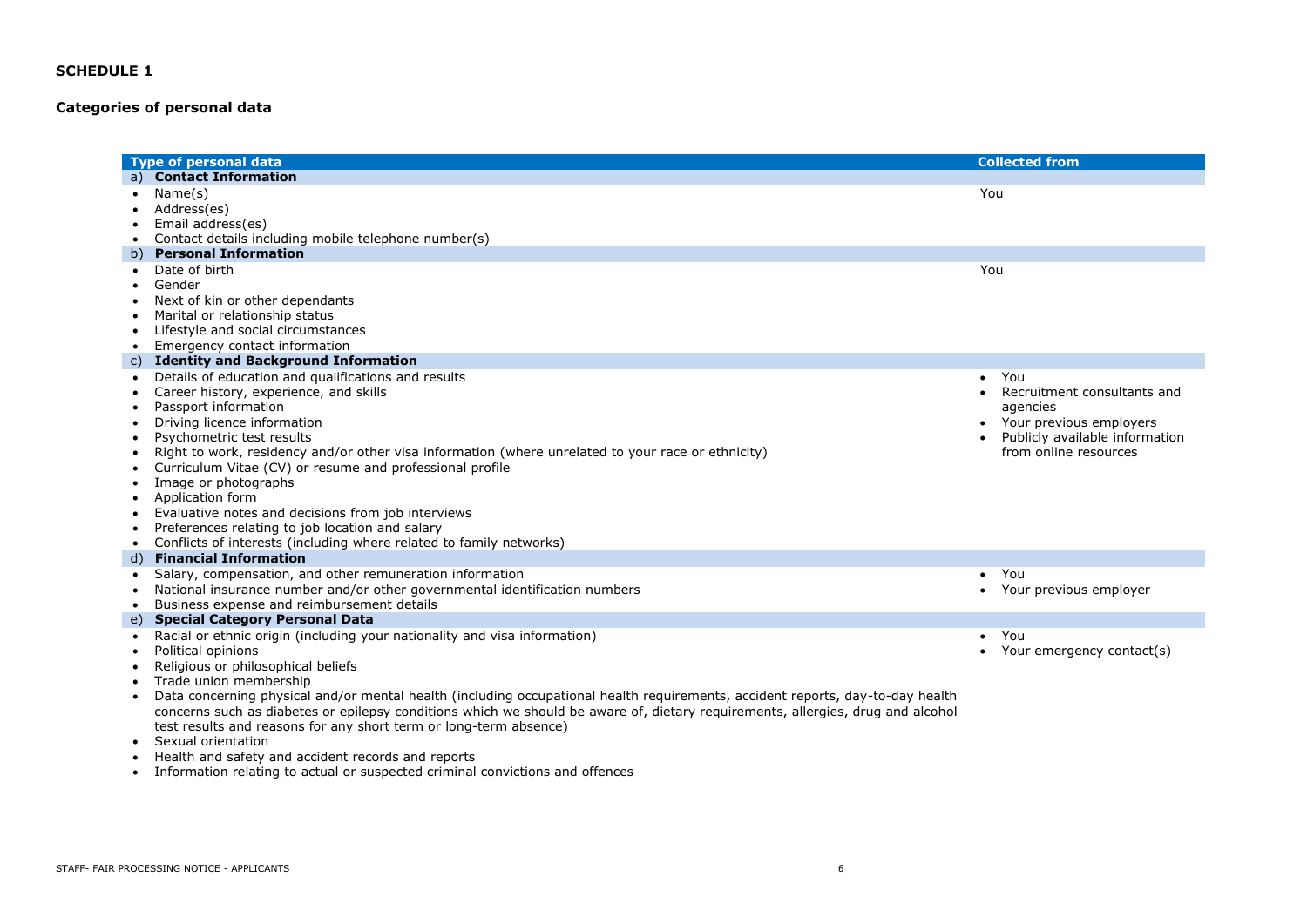## **Purposes of processing personal data**

For some processing activities, we consider that more than one lawful basis may be relevant – depending on the circumstances.

|          |                                                                                                                                                                                                               | <b>Lawful basis</b>                                                                                       |                                                                                                                              |                                                                           |                                                                                          |                                                                                                        |                                                                                                               |
|----------|---------------------------------------------------------------------------------------------------------------------------------------------------------------------------------------------------------------|-----------------------------------------------------------------------------------------------------------|------------------------------------------------------------------------------------------------------------------------------|---------------------------------------------------------------------------|------------------------------------------------------------------------------------------|--------------------------------------------------------------------------------------------------------|---------------------------------------------------------------------------------------------------------------|
|          | <b>Purposes of processing</b>                                                                                                                                                                                 | 1. You have<br>given your<br>consent to<br>the<br>processing<br>(Please also<br>see<br>paragraph<br>10.2) | We are permitted to process your personal data because<br>2. It is<br>necessary to<br>perform your<br>employment<br>contract | $3.$ It is<br>necessary for<br>us to comply<br>with a legal<br>obligation | 4. It is necessary<br>for our<br>legitimate<br>interests or<br>those of third<br>parties | <b>5.</b> It is<br>necessary to<br>protect your<br>vital interests<br>(or those of<br>someone<br>else) | $6.$ [It is<br>necessary to<br>perform a task<br>in the public<br>interest or in<br>our official<br>authority |
| a)       | <b>Recruitment and workforce planning</b>                                                                                                                                                                     |                                                                                                           |                                                                                                                              |                                                                           |                                                                                          |                                                                                                        |                                                                                                               |
| 1.<br>2. | Administering your application for a job with us<br>and considering your suitability for the relevant<br>role<br>Obtaining, considering, and verifying your                                                   |                                                                                                           |                                                                                                                              |                                                                           | $\checkmark$                                                                             |                                                                                                        |                                                                                                               |
|          | employment references and employment<br>history                                                                                                                                                               |                                                                                                           |                                                                                                                              |                                                                           | $\checkmark$                                                                             |                                                                                                        |                                                                                                               |
| 3.       | Reviewing and confirming your right to work in<br>the UK                                                                                                                                                      |                                                                                                           |                                                                                                                              | $\checkmark$                                                              |                                                                                          |                                                                                                        |                                                                                                               |
| 4.       | Conducting verification and vetting, including<br>criminal background checks and credit checks<br>where required by law (Note: special category<br>personal data paragraph 5)                                 |                                                                                                           |                                                                                                                              |                                                                           |                                                                                          |                                                                                                        |                                                                                                               |
| 5.       | Conducting background checks, verification and<br>vetting which are not required by law but<br>needed by us to assess your suitability for your<br>role (Note: special category personal data<br>paragraph 5) |                                                                                                           |                                                                                                                              |                                                                           |                                                                                          |                                                                                                        |                                                                                                               |
| 6.       | Making a job offer to you and entering into a<br>contract of employment with you                                                                                                                              |                                                                                                           | $\checkmark$                                                                                                                 |                                                                           |                                                                                          |                                                                                                        |                                                                                                               |
| 7.       | Identifying and assessing the Trust's strategic<br>business direction and resourcing needs,<br>current employees, and areas for development                                                                   |                                                                                                           |                                                                                                                              |                                                                           | $\checkmark$                                                                             |                                                                                                        |                                                                                                               |
| 8.<br>9. | Promotion and succession planning<br>Analysing recruitment and retention objectives,<br>processes, and employee turnover rates                                                                                |                                                                                                           |                                                                                                                              |                                                                           |                                                                                          |                                                                                                        |                                                                                                               |
|          |                                                                                                                                                                                                               |                                                                                                           |                                                                                                                              |                                                                           |                                                                                          |                                                                                                        |                                                                                                               |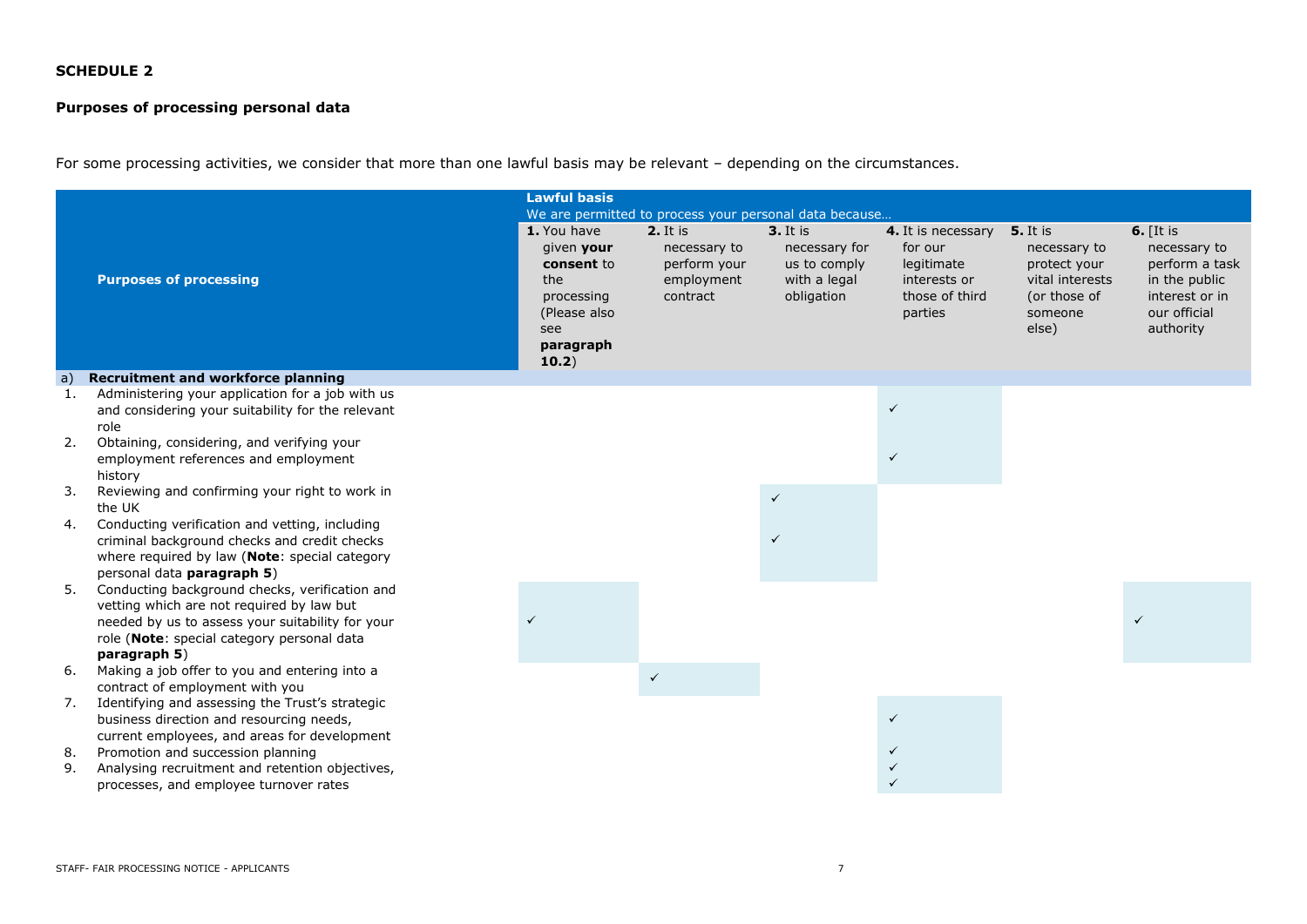|              |                                                       | <b>Lawful basis</b> |                                                        |               |                    |                 |                |
|--------------|-------------------------------------------------------|---------------------|--------------------------------------------------------|---------------|--------------------|-----------------|----------------|
|              |                                                       |                     | We are permitted to process your personal data because |               |                    |                 |                |
|              |                                                       | 1. You have         | 2. It is                                               | $3.$ It is    | 4. It is necessary | <b>5.</b> It is | $6.$ [It is    |
|              |                                                       |                     |                                                        |               | for our            |                 | necessary to   |
|              |                                                       | given your          | necessary to                                           | necessary for |                    | necessary to    |                |
|              |                                                       | consent to          | perform your                                           | us to comply  | legitimate         | protect your    | perform a task |
|              | <b>Purposes of processing</b>                         | the                 | employment                                             | with a legal  | interests or       | vital interests | in the public  |
|              |                                                       | processing          | contract                                               | obligation    | those of third     | (or those of    | interest or in |
|              |                                                       | (Please also        |                                                        |               | parties            | someone         | our official   |
|              |                                                       | see                 |                                                        |               |                    | else)           | authority      |
|              |                                                       | paragraph           |                                                        |               |                    |                 |                |
|              |                                                       | 10.2)               |                                                        |               |                    |                 |                |
| 10.          | Developing, operating, and collecting feedback        |                     |                                                        |               |                    |                 |                |
|              | on recruitment activities and employee                |                     |                                                        |               |                    |                 |                |
|              | selection processes                                   |                     |                                                        |               | $\checkmark$       |                 |                |
|              |                                                       |                     |                                                        |               |                    |                 |                |
|              |                                                       |                     |                                                        |               |                    |                 |                |
|              |                                                       |                     |                                                        |               |                    |                 |                |
|              |                                                       |                     |                                                        |               |                    |                 |                |
|              |                                                       |                     |                                                        |               |                    |                 |                |
|              |                                                       |                     |                                                        |               |                    |                 |                |
| b)           | Legal and regulatory compliance and responsibilities  |                     |                                                        |               |                    |                 |                |
|              | 11. Managing and administering our equal              |                     |                                                        |               |                    |                 |                |
|              | opportunities reporting (Note: special category       |                     |                                                        | $\checkmark$  |                    |                 |                |
|              | personal data paragraph 5)                            |                     |                                                        |               |                    |                 |                |
|              | 12. Responding to binding requests or search          |                     |                                                        |               |                    |                 |                |
|              | warrants or orders from courts, governmental,         |                     |                                                        |               |                    |                 |                |
|              | regulatory and/or enforcement bodies and              |                     |                                                        | $\checkmark$  |                    |                 | $\checkmark$   |
|              | authorities (Note: special category personal          |                     |                                                        |               |                    |                 |                |
|              | data paragraph 5)                                     |                     |                                                        |               |                    |                 |                |
|              | 13. Responding to non-binding requests or search      |                     |                                                        |               |                    |                 |                |
|              | warrants or orders from courts, governmental,         |                     |                                                        |               |                    |                 |                |
|              |                                                       |                     |                                                        |               | $\checkmark$       |                 |                |
|              | regulatory and/or enforcement bodies and              |                     |                                                        |               |                    |                 |                |
|              | authorities                                           |                     |                                                        |               |                    |                 |                |
|              | 14. Complying with disclosure orders arising in civil |                     |                                                        | $\checkmark$  |                    |                 | $\checkmark$   |
|              | proceedings (Note: special category personal          |                     |                                                        |               |                    |                 |                |
|              | data <b>paragraph 5</b> )                             |                     |                                                        |               |                    |                 |                |
|              | 15. Investigating, evaluating, demonstrating,         |                     |                                                        |               |                    |                 |                |
|              | monitoring, improving, reporting on, and              |                     |                                                        |               |                    |                 |                |
|              | meeting the Trust's compliance with relevant          |                     |                                                        | $\checkmark$  |                    |                 | $\checkmark$   |
|              | legal and regulatory requirements (Note:              |                     |                                                        |               |                    |                 |                |
|              | special category personal data paragraph 5)           |                     |                                                        |               |                    |                 |                |
| 16.          | Responding to employment and industrial               |                     |                                                        |               |                    |                 |                |
|              | relations matters where permitted by applicable       |                     |                                                        |               |                    |                 |                |
|              | law, including criminal investigations,               |                     |                                                        | $\checkmark$  | $\checkmark$       |                 | $\checkmark$   |
|              | grievances, arbitrations, negotiations, elections     |                     |                                                        |               |                    |                 |                |
|              | and strikes (Note: special category personal          |                     |                                                        |               |                    |                 |                |
|              | data paragraph 5)                                     |                     |                                                        |               |                    |                 |                |
| $\mathsf{C}$ | Day-to-day business operations                        |                     |                                                        |               |                    |                 |                |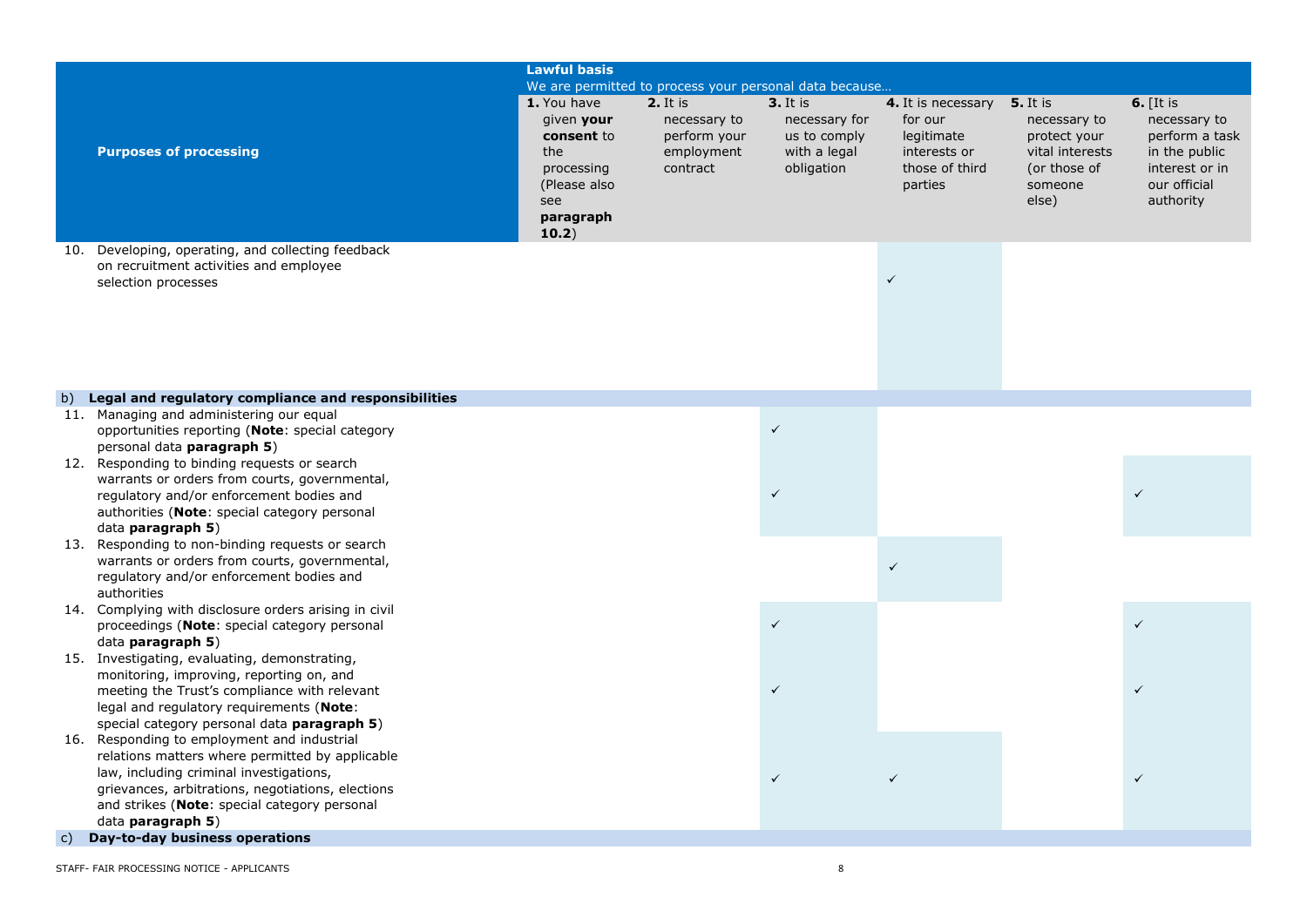|     |                                                                                                                                         | <b>Lawful basis</b><br>We are permitted to process your personal data because                             |                                                                      |                                                                           |                                                                                          |                                                                                                        |                                                                                                               |
|-----|-----------------------------------------------------------------------------------------------------------------------------------------|-----------------------------------------------------------------------------------------------------------|----------------------------------------------------------------------|---------------------------------------------------------------------------|------------------------------------------------------------------------------------------|--------------------------------------------------------------------------------------------------------|---------------------------------------------------------------------------------------------------------------|
|     | <b>Purposes of processing</b>                                                                                                           | 1. You have<br>given your<br>consent to<br>the<br>processing<br>(Please also<br>see<br>paragraph<br>10.2) | $2.$ It is<br>necessary to<br>perform your<br>employment<br>contract | $3.$ It is<br>necessary for<br>us to comply<br>with a legal<br>obligation | 4. It is necessary<br>for our<br>legitimate<br>interests or<br>those of third<br>parties | <b>5.</b> It is<br>necessary to<br>protect your<br>vital interests<br>(or those of<br>someone<br>else) | 6. $[It is$<br>necessary to<br>perform a task<br>in the public<br>interest or in<br>our official<br>authority |
| 17. | Supporting our diversity programmes and staff<br>support networks and initiatives (Note: special<br>category personal data paragraph 5) | $\checkmark$                                                                                              |                                                                      |                                                                           |                                                                                          |                                                                                                        |                                                                                                               |
| 18. | Administering your travel and accommodation<br>arrangements                                                                             |                                                                                                           | $\checkmark$                                                         | $\checkmark$                                                              | $\checkmark$                                                                             |                                                                                                        |                                                                                                               |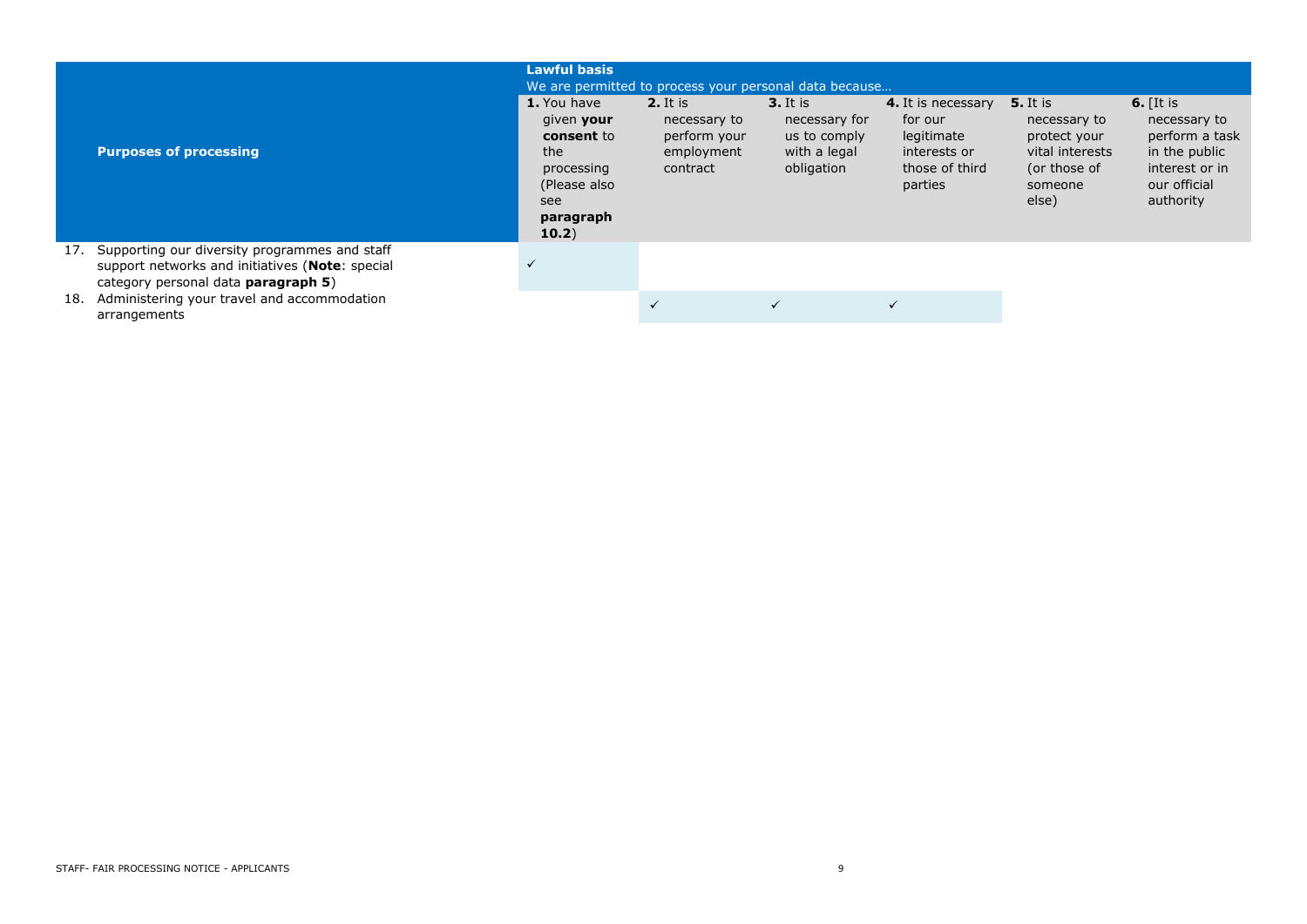## **Purposes of processing special category personal data**

|              |                                                                                                                                                                                                                  | <b>Special category lawful basis</b>                               |                                                                                                                                                                                                                      |                                                                                                                                                                                          |                                                                                               |                                                                                     |                                                                                                                                                          |
|--------------|------------------------------------------------------------------------------------------------------------------------------------------------------------------------------------------------------------------|--------------------------------------------------------------------|----------------------------------------------------------------------------------------------------------------------------------------------------------------------------------------------------------------------|------------------------------------------------------------------------------------------------------------------------------------------------------------------------------------------|-----------------------------------------------------------------------------------------------|-------------------------------------------------------------------------------------|----------------------------------------------------------------------------------------------------------------------------------------------------------|
|              | <b>Purposes of processing</b>                                                                                                                                                                                    | 1. You have given<br>your explicit<br>consent to the<br>processing | We are permitted to process your personal data because<br>2. It is necessary<br>for your/our<br>obligations and<br>rights in the<br>field of<br>employment<br>and social<br>security and<br>social<br>protection law | 3. It is necessary to<br>protect the <b>vital</b><br>interests of the<br>data subject or<br>another person<br>you or they are<br>physically or<br>legally incapable<br>of giving consent | 4. It is necessary<br>for our<br>establishment,<br>exercise, or<br>defence of<br>legal claims | <b>5.</b> It is<br>necessary for<br>reasons of<br>substantial<br>public<br>interest | <b>6.</b> It is necessary<br>for<br>preventive or<br>occupational<br>medicine, for<br>the<br>assessment of<br>the working<br>capacity of the<br>employee |
| a)           | <b>Recruitment and workforce planning</b>                                                                                                                                                                        |                                                                    |                                                                                                                                                                                                                      |                                                                                                                                                                                          |                                                                                               |                                                                                     |                                                                                                                                                          |
| 1.           | Conducting verification and vetting, including criminal<br>background checks and credit checks where required by<br>law                                                                                          |                                                                    | $\checkmark$                                                                                                                                                                                                         |                                                                                                                                                                                          |                                                                                               | $\checkmark$                                                                        |                                                                                                                                                          |
| 2.           | Conducting background checks, verification and vetting<br>which are not required by law but needed by us to<br>assess your suitability for your role                                                             | $\checkmark$                                                       |                                                                                                                                                                                                                      |                                                                                                                                                                                          |                                                                                               | $\checkmark$                                                                        |                                                                                                                                                          |
| b)           | <b>Security and governance</b>                                                                                                                                                                                   |                                                                    |                                                                                                                                                                                                                      |                                                                                                                                                                                          |                                                                                               |                                                                                     |                                                                                                                                                          |
| 3.           | Identifying and authenticating employees and other<br>individuals                                                                                                                                                | $\checkmark$                                                       |                                                                                                                                                                                                                      |                                                                                                                                                                                          |                                                                                               | $\checkmark$                                                                        |                                                                                                                                                          |
| 4.           | Identifying, investigating, and mitigating suspected<br>misuse of the Trust's assets, systems, and platforms                                                                                                     |                                                                    |                                                                                                                                                                                                                      |                                                                                                                                                                                          | $\checkmark$                                                                                  |                                                                                     |                                                                                                                                                          |
| $\mathsf{C}$ | Legal and regulatory compliance and<br>responsibilities                                                                                                                                                          |                                                                    |                                                                                                                                                                                                                      |                                                                                                                                                                                          |                                                                                               |                                                                                     |                                                                                                                                                          |
| 5.           | Managing and administering our equal opportunities<br>reporting                                                                                                                                                  |                                                                    |                                                                                                                                                                                                                      |                                                                                                                                                                                          |                                                                                               | $\checkmark$                                                                        |                                                                                                                                                          |
| 6.           | Responding to binding requests or search warrants or<br>orders from courts, governmental, regulatory and/or<br>enforcement bodies and authorities or sharing<br>information (on a voluntary basis) with the same |                                                                    |                                                                                                                                                                                                                      |                                                                                                                                                                                          | $\checkmark$                                                                                  |                                                                                     |                                                                                                                                                          |
| 7.           | Complying with disclosure orders arising in civil<br>proceedings                                                                                                                                                 |                                                                    |                                                                                                                                                                                                                      |                                                                                                                                                                                          | $\checkmark$                                                                                  |                                                                                     |                                                                                                                                                          |
| 8.           | Investigating, evaluating, demonstrating, monitoring,<br>improving, and reporting on the Trust's compliance with<br>relevant legal and regulatory requirements                                                   |                                                                    |                                                                                                                                                                                                                      |                                                                                                                                                                                          |                                                                                               |                                                                                     |                                                                                                                                                          |
| 9.           | Responding to employment and industrial relations<br>matters where permitted by applicable law, including<br>criminal investigations, grievances, arbitrations,<br>negotiations, elections and strikes           |                                                                    |                                                                                                                                                                                                                      |                                                                                                                                                                                          | $\checkmark$                                                                                  |                                                                                     |                                                                                                                                                          |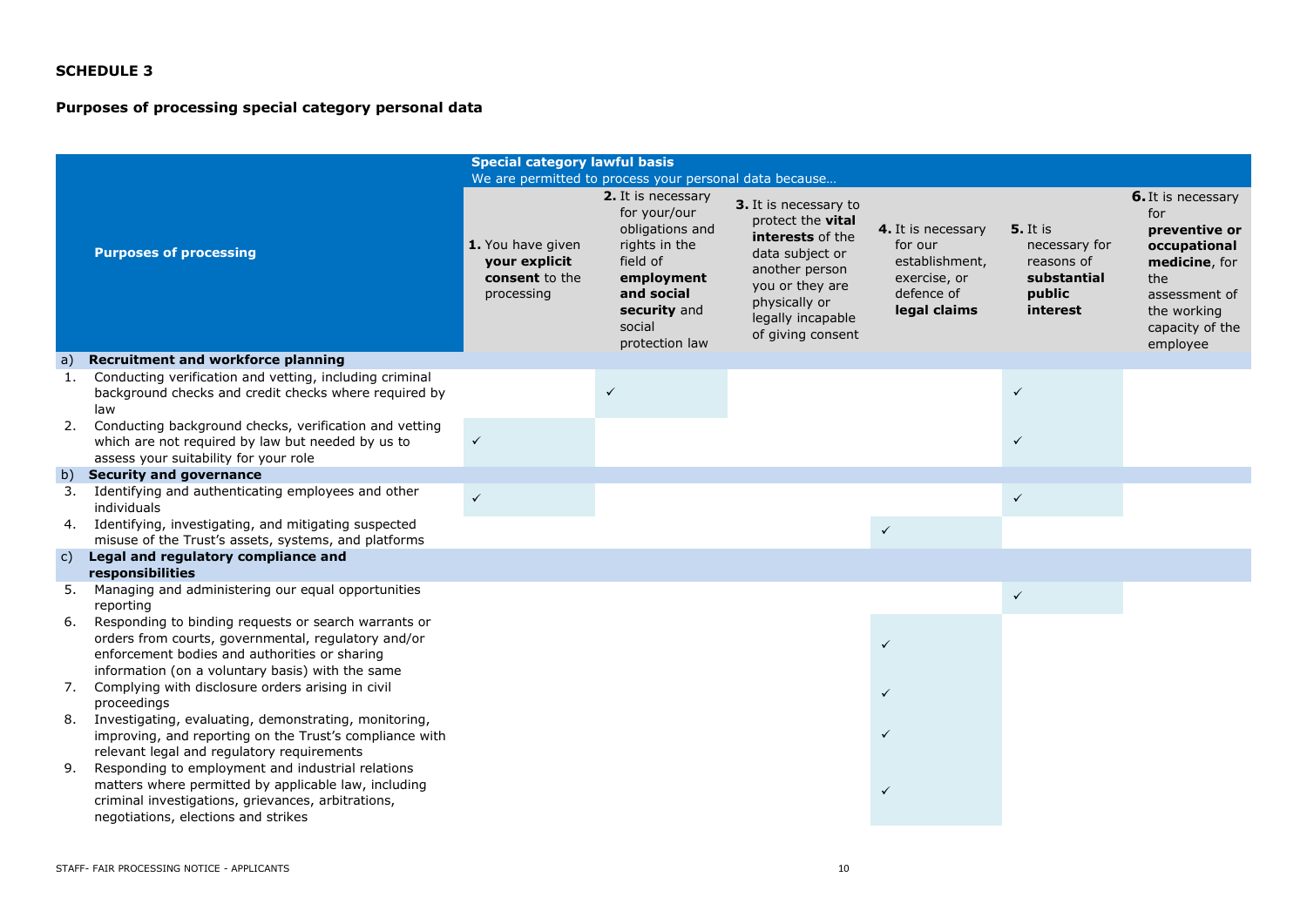|                                                                                                                                              | <b>Special category lawful basis</b><br>We are permitted to process your personal data because |                                                                                                                                                            |                                                                                                                                                                                                 |                                                                                               |                                                                                     |                                                                                                                                                          |  |
|----------------------------------------------------------------------------------------------------------------------------------------------|------------------------------------------------------------------------------------------------|------------------------------------------------------------------------------------------------------------------------------------------------------------|-------------------------------------------------------------------------------------------------------------------------------------------------------------------------------------------------|-----------------------------------------------------------------------------------------------|-------------------------------------------------------------------------------------|----------------------------------------------------------------------------------------------------------------------------------------------------------|--|
| <b>Purposes of processing</b>                                                                                                                | 1. You have given<br>your explicit<br>consent to the<br>processing                             | 2. It is necessary<br>for your/our<br>obligations and<br>rights in the<br>field of<br>employment<br>and social<br>security and<br>social<br>protection law | 3. It is necessary to<br>protect the <b>vital</b><br><b>interests</b> of the<br>data subject or<br>another person<br>you or they are<br>physically or<br>legally incapable<br>of giving consent | 4. It is necessary<br>for our<br>establishment,<br>exercise, or<br>defence of<br>legal claims | <b>5.</b> It is<br>necessary for<br>reasons of<br>substantial<br>public<br>interest | <b>6.</b> It is necessary<br>for<br>preventive or<br>occupational<br>medicine, for<br>the<br>assessment of<br>the working<br>capacity of the<br>employee |  |
| 10. Making reasonable adjustments as needed to help<br>remove barriers faced by you in your role because of any<br>disability you might have |                                                                                                | $\checkmark$                                                                                                                                               |                                                                                                                                                                                                 |                                                                                               |                                                                                     |                                                                                                                                                          |  |
| d) Day-to-day business operations                                                                                                            |                                                                                                |                                                                                                                                                            |                                                                                                                                                                                                 |                                                                                               |                                                                                     |                                                                                                                                                          |  |
| 11. Supporting our diversity programmes and staff support<br>networks and initiatives                                                        |                                                                                                |                                                                                                                                                            |                                                                                                                                                                                                 |                                                                                               |                                                                                     |                                                                                                                                                          |  |